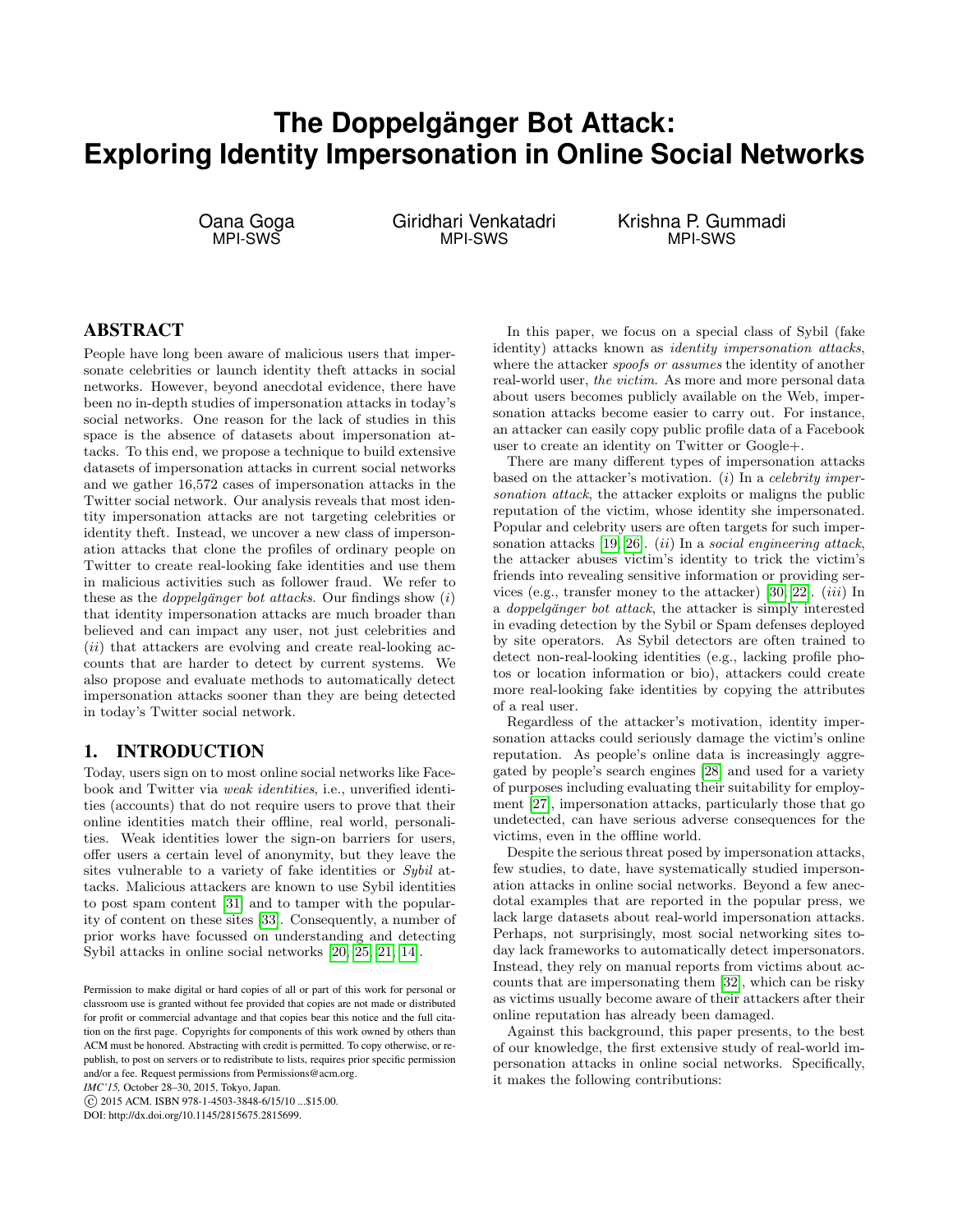1. Methodology for gathering data about impersonation attacks. We identify the fundamental challenges associated with gathering data about impersonation attacks and propose practical methods to circumvent the challenges. Our method, as described in  $\S2$ , consists of two steps: (1) identify doppelgänger accounts in a social network that *por*tray the same person/entity; and (2) out of the doppelgänger accounts that portray the same entity, label which accounts are legitimate and which accounts are impersonators.

The second step is complicated by the fact that people can maintain multiple legitimate accounts in a social network. We applied our method to gather data on Twitter. We identified 54,304 doppelgänger pairs of Twitter identities that portray the same person. We successfully labelled  $16,572$  of the doppelgänger pairs as resulting from impersonation attacks and 3,639 pairs as cases when a person maintains two legitimate accounts in the Twitter network.

2. Characterizing impersonation attacks. Our analysis of the data we gathered reveals many interesting facts about identity impersonation attacks, including some that contradicted our expectations.

(1) Contrary to our expectation that most impersonation attacks would largely target celebrity / popular user identities, we discovered that many impersonation attacks target ordinary users. (2) Additionally, many impersonation attacks do not seem to attempt social engineering attacks or even try to exploit the public reputation of their victims. They appear to have been created by attackers looking to create real looking fake accounts that could pass undetected by current Sybil detection systems. We call these attacks as the doppelgänger bot attacks. Despite their motivation, doppelgänger bot attacks can still harm the online reputation of the victim identity. (3) We found that it takes Twitter on average 287 days to suspend the impersonating accounts from our dataset. The long delay in detecting the attacks call for developing methods to detect such attacks sooner.

3. Methods to automatically detect impersonation attacks. Our analysis characterizing impersonation attacks yield novel insights for detecting impersonation attacks. First, given a pair of doppelgänger identities, we could determine whether the identity-pair is managed by the same person or whether it is the result of an impersonation attack, by comparing the social network neighborhood and interests of the user. In the former scenario, the pair of doppelgänger identities share considerable overlap in network neighborhood and interests, while in the latter, they are considerably more dissimilar. Furthermore, we find that we can infer which of the pair of doppelgänger identities is legitimate (victim) and which is the impersonator (attacker), by comparing various reputation metrics, such as creation date, number of followers etc. We find that victim identities almost always have higher reputation and older creation dates than impersonating identities.

We leverage these insights to propose automatic methods (based on machine learning techniques) to detect impersonation attacks in §[4.](#page-7-0) We detect 10,894 more cases of impersonation attacks and 9,354 cases of accounts managed by the same person when we test the scheme on the 34,091 unlabeled pairs of accounts that portray the same person. More than half of the impersonating accounts detected by our method were subsequently suspended by Twitter (over a 6

month period), which shows the effectiveness of our method at detecting impersonating accounts sooner than Twitter.

In summary, our paper proposes methods to gather data about a large number of real-world impersonation attacks in online social networks. Although our method does not capture all impersonation attacks, the resulting dataset allows us to do an insightful exploration of impersonation attacks, and to build an automatic detector that is not only able to detect more such attacks, but also detect them sooner. Our work represents a useful step towards enabling users to better protect their online reputation from identity impersonation attacks.

# <span id="page-1-0"></span>2. DATA GATHERING METHODOLOGY

In this section, we first propose a methodology for gathering data about impersonation attacks in real-world social networks. Later, we apply our methodology to gather data about impersonation attacks on Twitter.

Intuitively, an identity impersonation attack involves an attacker creating an account (identity) pretending to be some other real-world user (victim), i.e., the attacker's identity mimics or copies the features of the victim's identity. However, gathering data about such attacks is surprisingly difficult in practice (which might explain why few prior studies, if any, have successfully analyzed real-world impersonation attacks).

# 2.1 Challenges

To understand why identifying impersonation attacks is hard, consider the real-world example attack shown in Fig. [1.](#page-1-1) We discovered this attack on "Nick Feamster", a computer science researcher, during the course of our study. We alerted Nick, who confirmed the attack, and the impersonating account has since been suspended by Twitter. We realized three challenges in the process:

<span id="page-1-1"></span>

Figure 1: Example of impersonation attack.

- 1. How do we determine which identities are attempting to portray or represent the same user? For instance, there are many Twitter identities with the same user name "Nick Feamster", but we felt that only the account that shared similar bio and photo as Nick's original account, is attempting to pretend to be Nick. Our intuitive decision raises the question: how similar should the profiles of two identities be to qualify as portraying the same user?
- 2. After determining that a pair of identities portray the same user, how do we determine whether the identitypair is the result of an impersonation attack or the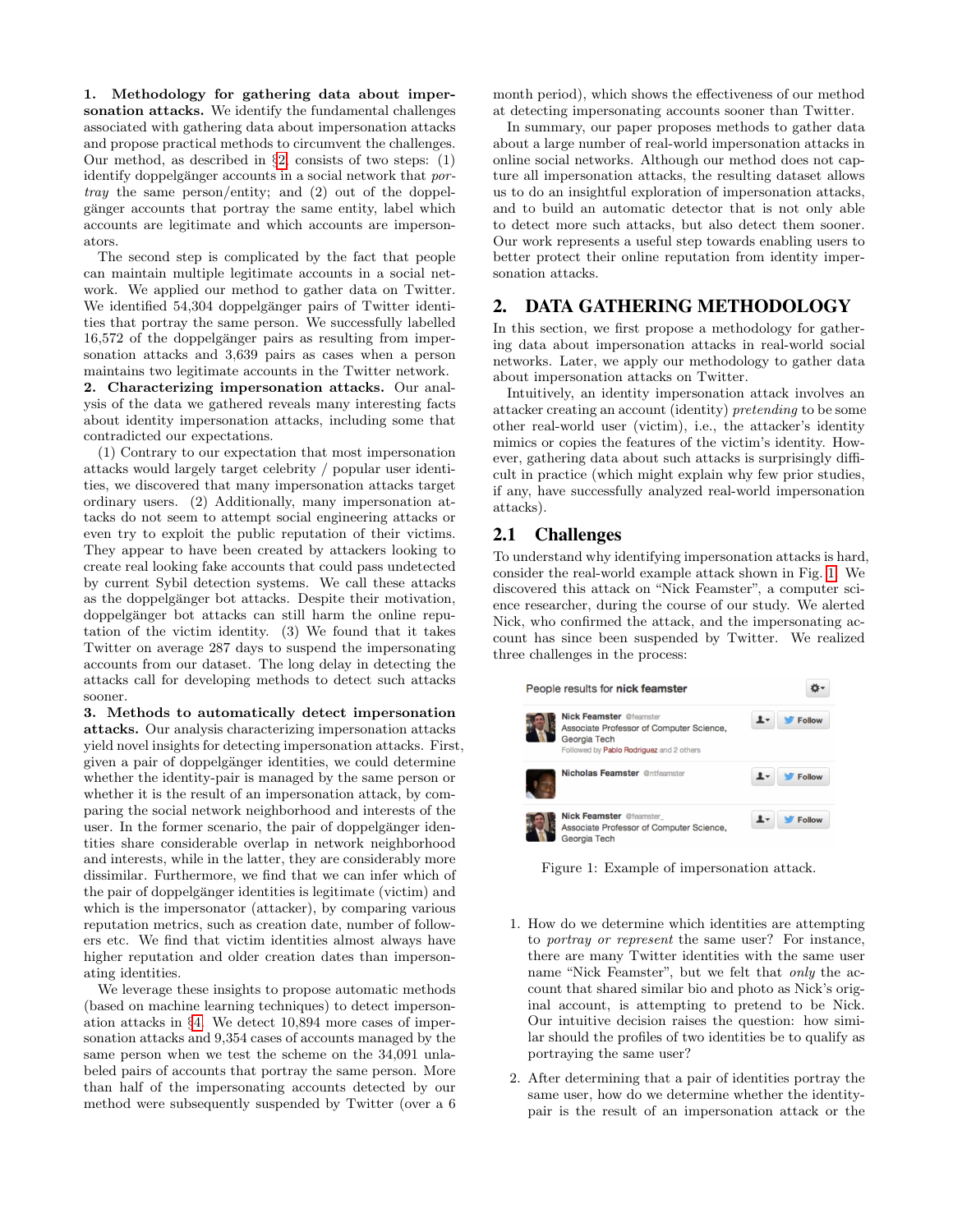result of a user simply creating multiple (duplicate) accounts for herself? For instance, users on Twitter are permitted to create multiple identities, including pseudonymous identities. To determine the shared ownership of identities, we would need to contact and obtain confirmation from the identities' owners themselves (e.g., by sending messages to the identities). However, such confirmations are not only hard to obtain for a large-scale study, but also when we attempted it on Twitter, the Twitter identity we created to contact other Twitter users for the study got suspended for attempting to contact too many unrelated Twitter identities.

3. After determining that a pair of identities portraying the same user is the result of an impersonation attack (i.e., they are not duplicate accounts owned by the same user), how do we determine which identity is legitimate and which is the impersonating identity? In our attack example, we were lucky to know the person portrayed, Nick Feamster, in the offline world. This knowledge enabled us to differentiate the legitimate identity from the attacker's identity. But, in practice, the offline user portrayed by the online identities is often unknown, i.e., it is unclear how to contact the offline user. In these scenarios, it is unclear how to differentiate the legitimate identity from the impersonating identity, as both may claim to be the legitimate identity.

Below we propose a practical methodology that tackles some of these fundamental challenges and circumvents others. We applied it on Twitter to gather data about several hundreds to thousands of real-world impersonation attacks. Our methodology does not guarantee that we would discover all or even a representative sample of all impersonation attacks occurring in Twitter. Nevertheless, given the inherent difficulty in collecting any data about impersonation attacks, we feel that our work represents a first step in the direction of addressing these challenges.

# 2.2 Terminology

We introduce some terminology to both simplify and clarify our discussion in the rest of the paper. (i) doppelgänger identities: We refer to identities as doppelgänger identities when they are determined to be portraying or representing the same user. (ii) **avatar-avatar pair:** A pair of doppelgänger identities is referred to as an avatar-avatar pair when both identities are managed by the same owner. (iii) victim-impersonator pair: A pair of doppelgänger identities is referred to as a victim-impersonator pair when one of the identities is legitimate (victim identity) and the other is created by an attacker (impersonating identity). Using our terminology, the above challenges can be rephrased as follows:

- 1. How do we identify doppelgänger identities?
- 2. How do we determine that a pair of doppelgänger identities is an avatar-avatar pair or a victim-impersonator pair?
- 3. How do we determine which of the victim-impersonator identity-pair is the victim and which is the impersonator?

# <span id="page-2-2"></span>2.3 Data gathering strategy

In this section, we discuss our strategy to tackle the above challenges when gathering data. We defer a detailed discussion of the collected data to the next section. At a high-level, our strategy involves first automatically identifying a large number of pairs of doppelgänger identities and then differentiating them into avatar-avatar and victim-impersonator pairs.

## *2.3.1 Identifying doppelgänger pairs*

The ideal way to determine if a pair of identities is a doppelgänger pair would be to ask human workers if both identities portray the same user. Unfortunately, such an exercise would be very expensive to scale to millions of potential doppelgänger pairs. So we built an *automated* rule-based matching scheme that is trained on human-annotated data to determine when the profile attributes of two identities match sufficiently for humans to believe that they portray the same user.

More concretely, in the Twitter social network, every identity is associated with a set of profile attributes, such as user-name, screen-name, location, photo, and bio. We collected pairs of identities with different levels of profile attribute matching. Specifically, we collected three-levels of matching profile pairs: (i) Loosely matching identities: pairs of identities that have similar *user-name or screen-name*;<sup>[1](#page-2-0)</sup> Starting from an initial set of Twitter profiles (see §[2.4\)](#page-3-0), we discovered these identity pairs via the Twitter search API that allows searching by names. (ii) Moderately matching identities: pairs of identities that, in addition to sharing a similar user-name or screen-name, also share one additional similar profile attribute be it *location or photo or bio.*<sup>[2](#page-2-1)</sup> In practice, we found that location information is often very coarse-grained, at the level of countries, so we defined a tighter matching scheme ignoring location information. (iii) Tightly matching identities: pairs of identities that in addition to sharing a similar user-name or screen-name also share similar photo or bio.

For each level of matching profile pairs, we estimated the fraction of profile pairs that humans would believe as portraying the same user as follows: We selected between 50 to 250 pairs of matching profiles at each level and setup an Amazon Mechanical Turk experiment, where we gave AMT workers two links corresponding to the two Twitter accounts and we asked them to choose between three options: 'the accounts portray the same person', 'the accounts do not portray the same person', or 'cannot say'. For each assignment we asked the opinion of three different AMT workers and only consider the majority agreement, i.e., when at least two AMT workers choose the same answer.

We find that, by majority agreement, AMT workers believe that 4% of loosely matching, 43% of moderately matching, and 98% of tightly matching identity-pairs portray the same user. Thus, by selecting a more conservative matching scheme, we would increase precision (i.e., be more certain) of detecting doppelgänger pairs. But, in the process, we

<span id="page-2-0"></span><sup>1</sup>Determining attribute similarity is a challenging task in and of itself. There is a lot of prior work, including our own, on this topic [\[10\]](#page-11-11). We summarize the relevant details in the Appendix.

<span id="page-2-1"></span><sup>2</sup>Twitter accounts that do not have profile information available such as bio, locations and photos will be automatically excluded.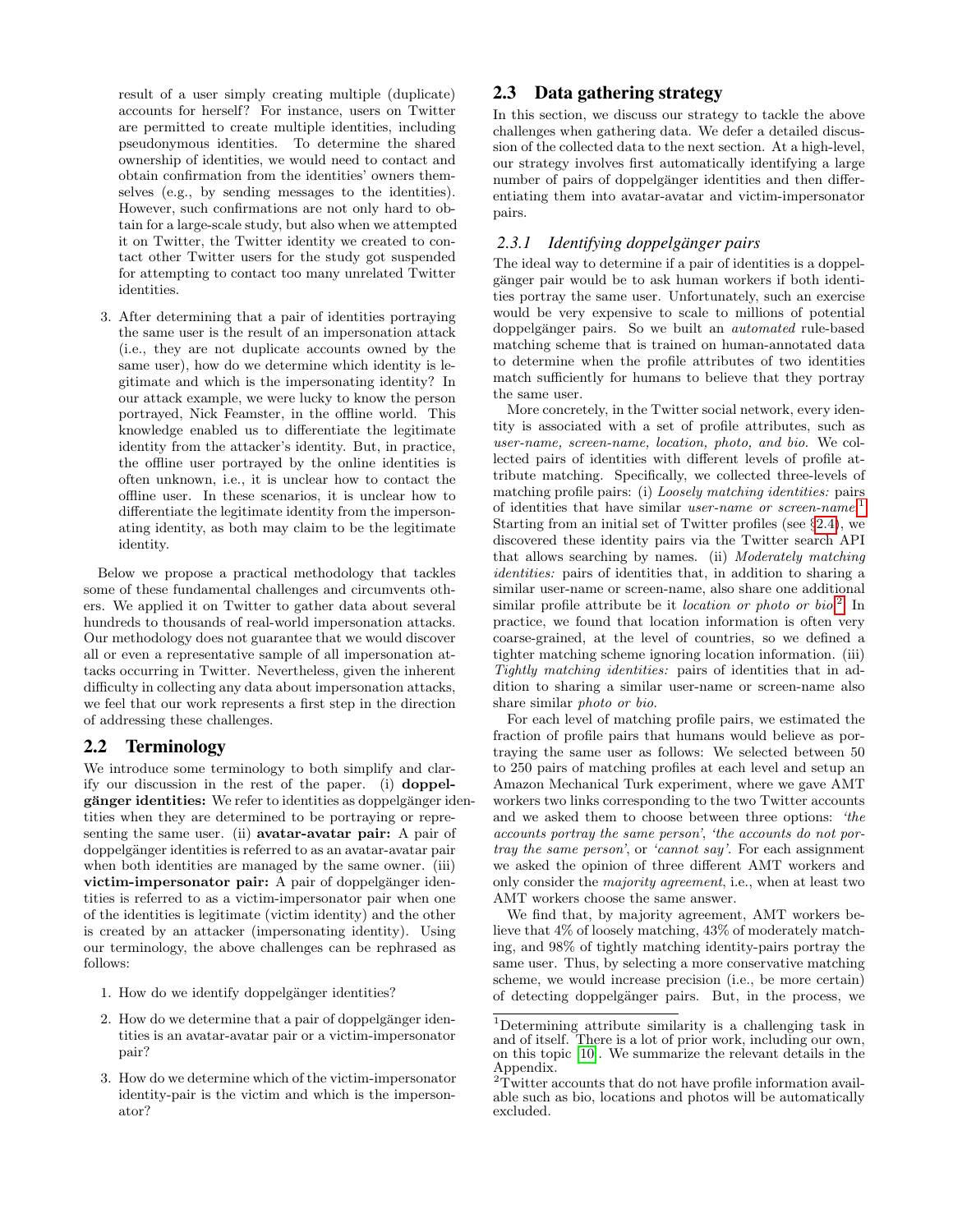would be sacrificing recall – for instance, we found that the tightly matching identity scheme captures only 65% of the doppelgänger pairs caught by moderately matching identity scheme. Since our goal is to correctly identify a large set of impersonating attacks, even if it comes at the cost of not identifying all possible impersonation attacks, we propose to use the conservative tightly matching identity scheme to detect doppelgänger pairs in Twitter.

Potential limitations: While our scheme represents a first step in the direction of scalable automated detection of doppelgänger pairs in social networks like Twitter, currently, we apply it only within a single social network. So we miss opportunities to detect doppelgänger pairs across multiple social networking sites, e.g., when an attacker copies a Facebook user's identity to created a doppelgänger Twitter identity. While our basic scheme could be extended to match identities across sites, it is beyond the scope of this work.

#### *2.3.2 Identifying victim-impersonator pairs*

As discussed earlier, the ideal way to determine whether a doppelgänger pair is a victim-impersonator pair requires contacting the real offline user represented by the identity to inquire about the ownership of the identities. However, this approach is infeasible in practice. When we attempted this approach, our Twitter identity got quickly suspended as indulging in potentially spam activity. So we instead rely on a signal from Twitter, when it officially suspends one,  $but not both, of the doppelgänger identities. We rawled$ the doppelgänger identities periodically (once a week) over an extended period of time (a three month period) to look for identity suspensions. We treat the suspended identity of the doppelgänger pair as the impersonating identity and the other identity as the victim.

Our hypothesis is that at least some fraction of the impersonating identities would be eventually detected and reported to Twitter (either by the victim herself or some other users that know the victim), which would result in Twitter suspending the identity. One concern with our approach is that we may be detecting impersonating attacks that are being caught by some automated Twitter spam defense system (as opposed to reports filed by victims or other Twitter users). In this case, we would essentially be reverseengineering Twitter's impersonation detection system rather than study impersonation attacks in the wild. We address this concern in §[4.2,](#page-9-0) where we show that the analysis of the impersonation attacks gathered using our methodology can help us design new automated detectors that in turn could be used to detect a large number of yet undiscovered impersonation attacks in Twitter. Had the identities been suspended by an automated impersonation detection framework in Twitter, it is unlikely that we would have succeeded in designing significantly better performing detection systems.

Potential Limitations: Our victim-impersonator pair detection strategy allows us to detect large numbers of such pairs, but it likely captures only those impersonation attacks that have been detected by Twitter's reporting system. We would be under-sampling clever attacks that have not yet been detected.

#### *2.3.3 Identifying avatar-avatar pairs*

As discussed earlier, the ideal way to determine whether a doppelgänger pair is avatar-avatar by contacting the owners of the identities is unfeasible in practice. So we instead rely on observing interactions between the doppelgänger identities that clearly indicate that each identity is aware of the presence of the other identity. Specifically, we check whether one of the doppelgänger identity follows or mentions or retweets the other doppelgänger identity. If it is the case, it is very likely that the identities are managed by the same user. Otherwise, the legitimate identity would have reported the impersonating identity and have it suspended by Twitter.

Potential Limitations: Our avatar-avatar pair detection strategy under-samples scenarios where a user maintains multiple identities but keeps them distinct, i.e., does not link the identities and use them for very different purposes. However, we suspect that in such scenarios, users would likely assume different pseudonymous identities and would avoid providing the same profile information. Such identities would not be matched as doppelgänger identities in the first place.

## <span id="page-3-0"></span>2.4 Data gathered

In this section, we describe how we applied our above data gathering strategy to collect information about real-world impersonation attacks in the Twitter social network at scale.

We begin by selecting 1.4 million *random* Twitter ac- $counts - the initial accounts.<sup>3</sup> We call the dataset we gen counts - the initial accounts.<sup>3</sup> We call the dataset we gen counts - the initial accounts.<sup>3</sup> We call the dataset we gen$ erate starting with these random Twitter accounts the Ran-DOM DATASET. For each account  $a$  in the RANDOM DATASET, we gather a set of up to 40 accounts in Twitter that have the most similar names as the account (using the Twitter search API). We call the resulting 27 million namematching identity-pairs initial accounts. From these pairs, we identify doppelgänger pairs, victim-impersonator pairs, and avatar-avatar pairs as described in §[2.3.](#page-2-2) Table [1](#page-4-0) summarizes the dataset. Note that a significant fraction of doppelgänger identities are not labeled as either avatar-avatar or victim-impersonator pairs.

While our strategy for detecting doppelgänger and avataravatar pairs yielded sizable numbers, our strategy for detecting victim-impersonator pairs proved quite time consuming. It took a 3 months waiting time to discover 166 victimimpersonator pairs amongst the 18,662 doppelgänger pairs and few tens of identities keep getting suspended every passing week. To quickly identify more victim-impersonator pairs, we resorted to a focussed crawl in the neighborhood of the detected impersonating identities. Specifically, we conducted a breadth first search crawl on the followers of four seed impersonating identities that we detected. Our intuition is that we might find other impersonating accounts in the close network of an impersonating account.

We collected 142,000 accounts with the breadth first search crawl and we call the dataset generated from this biased set of initial accounts the BFS DATASET. We repeated the same analysis on the BFS DATASET that we conducted on RAN-DOM DATASET. We report the results in Table [1.](#page-4-0) In the same amount of time, we discovered 16,408 victim-impersonator pairs out of the 35,642 doppelgänger pairs, suggesting that our focussed crawl succeeded in identifying a large number of real-world impersonation attacks.

<span id="page-3-1"></span><sup>3</sup>Twitter assigns to every new account a numeric identity that allows random sampling.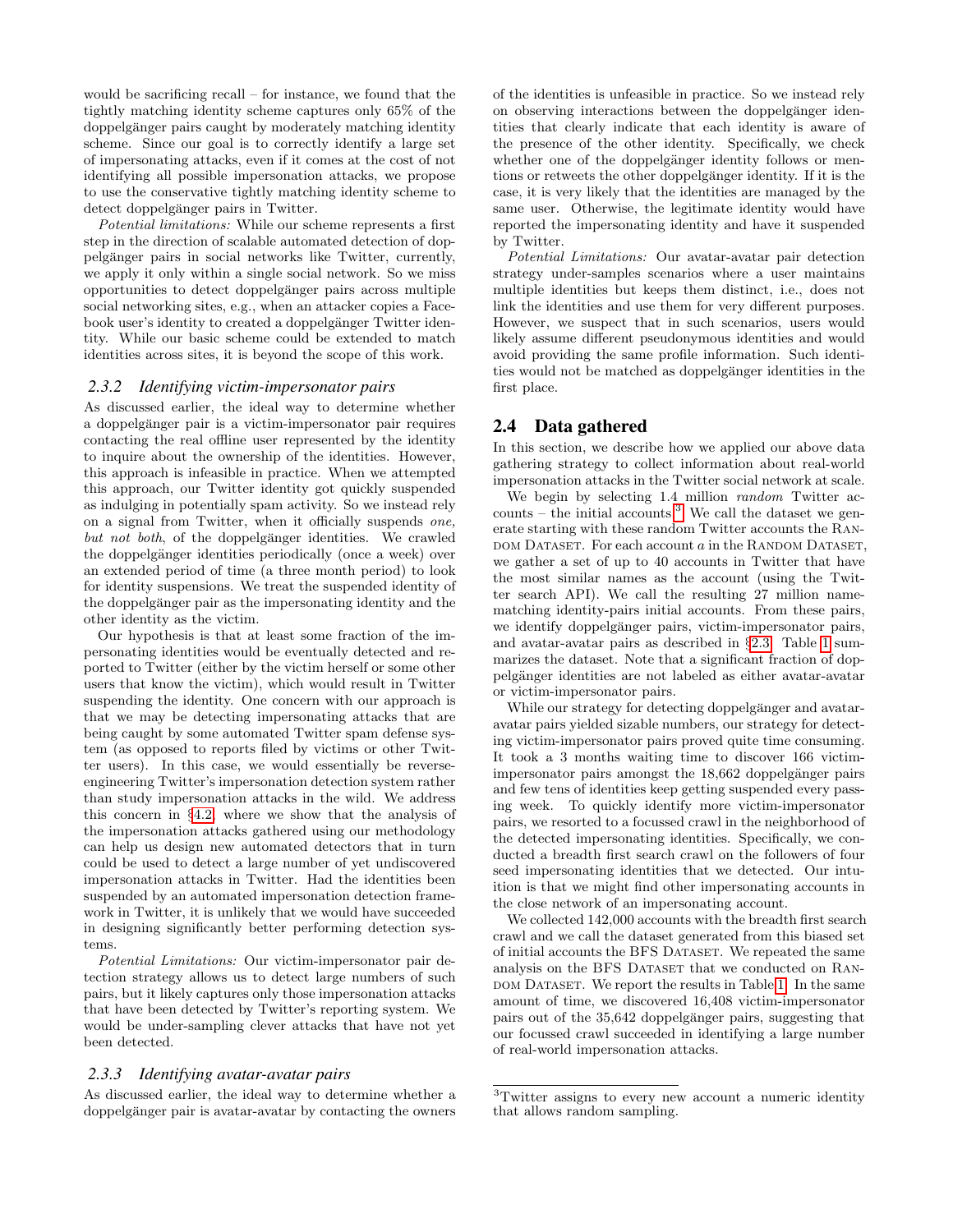<span id="page-4-0"></span>Table 1: Datasets for studying impersonation attacks.

|                           | RANDOM DATASET | <b>BFS DATASET</b> |
|---------------------------|----------------|--------------------|
| initial accounts          | 1.4 millions   | 142,000            |
| initial accounts          | 27 millions    | 2.9 millions       |
| doppelgänger pairs        | 18,662         | 35,642             |
| avatar-avatar pairs       | 2,010          | 1,629              |
| victim-impersonator pairs | 166            | 16,408             |
| unlabeled pairs           | 16,486         | 17,605             |

For each Twitter identity in doppelgänger pairs, we use the Twitter API to collect detailed information about a variety of their features. They include features related to:

1. Profile of the identity: We gather the data about the identity's user-name, screen-name, location, photo, and bio.

2. Activity of the identity: We gather data about the creation date of the account, timestamp of the first tweet, timestamp of the last tweet, number of followings (the number of accounts a user follows), number of tweets posted, number of retweets posted, number of tweets favorited and number of mentions.

3. Reputation of the identity: We collect data about the number of followers of an account, the number of expert lists where the user appears and the klout score [\[16\]](#page-11-12) as metrics to measure the influence of an account. The klout score is a widely used metric to measure the social influence of an account.

# 3. CHARACTERIZING IMPERSONATION **ATTACKS**

In this section, we analyze the datasets we collected to characterize identity impersonation attacks in Twitter. We begin by investigating the different types of impersonation attacks found in our RANDOM DATASET. Our analysis reveals the prevalence of a new type of impersonation attack that we call doppelgänger bot attack. We then explore the features of doppelgänger bot attacks and the potential for detecting such attacks.

## 3.1 Classifying impersonation attacks

Based on conventional wisdom and anecdotal evidence, we were expecting to discover two types of impersonation attacks in our RANDOM DATASET: (i) Celebrity impersonation attacks, where attackers impersonate celebrities and popular Twitter users to either post untrustworthy information maligning the celebrity's reputation or take advantage of the celebrities' offline popularity to increase the visibility of their own posts (e.g., product promotions) or (ii) Social engineering attacks also known as identity theft attacks, where the attacker creates a fake account that clones the information of a victim account and then uses the fake account to connect and communicate with the victim's friends [\[5\]](#page-11-13). The ultimate goal here is to launch phishing attacks to harvest sensitive information about the victim or to trick the victim's friends into sending money to the attacker (that claims to be the victim).

We attempted to map the 166 victim-impersonator pairs in our dataset to these two types of attacks. In the process, we discovered that many of the victim-impersonators pairs corresponded to a small number of victims. Specifically, there were 6 different Twitter victims that in total accounted for half (83) of the victim-impersonator pairs. One hypothesis is that these six victims discovered multiple fake identities that were impersonating them and reported all such identities, leading them to be detected in our methodology. To avoid over-sampling these identities in our dataset, we only consider one pair of victim-impersonating identities for each of the 6 victims, which reduces our dataset to 89 victim-impersonator pairs.

## *3.1.1 Celebrity impersonation attacks*

Twitter allows users to create accounts that are fan pages of celebrities, however, users have to specifically declare this in their bios. Our method to collect data about impersonation attacks in the previous section is consistent with Twitter's terms of service. If the fan account mentions or interacts in any way with the celebrity, it will be identified as an avatar, and if not, it will be identified as impersonator.

To identify celebrity impersonation attacks we simply check for victim-impersonator pairs where the victim is either a verified Twitter account <sup>[4](#page-4-1)</sup> or has a popular following amongst Twitter users, i.e., it has more than 1000 or 10,000 follow-ers.<sup>[5](#page-4-2)</sup> Out of the 89 victim-impersonator pairs, we found only three are celebrity impersonation attacks out of which one is a impersonator of a football player and one of a journalist. In fact, 70 of the 89 victims have less than 300 followers, suggesting that most victims of impersonation in our dataset are not highly popular celebrities.

## *3.1.2 Social engineering attacks*

While it is impossible to exactly know the intentions of the attacker, we could attempt to infer if an impersonating identity is attempting to launch a social engineering attack, by exploiting the observation that attackers try to contact the friends of the victims. So we select all victim-impersonator pairs where the impersonating account had any interaction with users that know the victim account, i.e., the impersonating account is friend of, follows, mentions or retweets people that are friends of or follow the victim account.

Our hypothesis is that it is unlikely that accounts that do not fall in the candidate set would try to mount social engineering attacks since they do not show any intent of contacting the people that know the victim. Out of the 89 victim-impersonator pairs in our dataset, only two accounts met our test for potentially being social engineering attacks.

## *3.1.3 Doppelgänger bot attacks*

Our analysis of impersonation attacks above suggests that most attacks are not directed towards popular celebrities or attempting to trick a victim's friends. This observation raises the question: What then might be motivating an attacker to launch an impersonation attack targeting noncelebrity users?

One hypothesis is that these impersonation attacks are merely an attempt by attackers creating fake identities to evade detection by Twitter Sybil and spam defense systems. By simply copying the profile attributes of existing Twitter users, attackers could create new real-looking fake Twitter identities that might escape traditional spam defenses

<span id="page-4-1"></span><sup>4</sup>Twitter has an account verification program for highly popular users of its service.

<span id="page-4-2"></span> $5$ Less than 0.01% (0.007%) of Twitter users have more than 1000 (10,000) followers.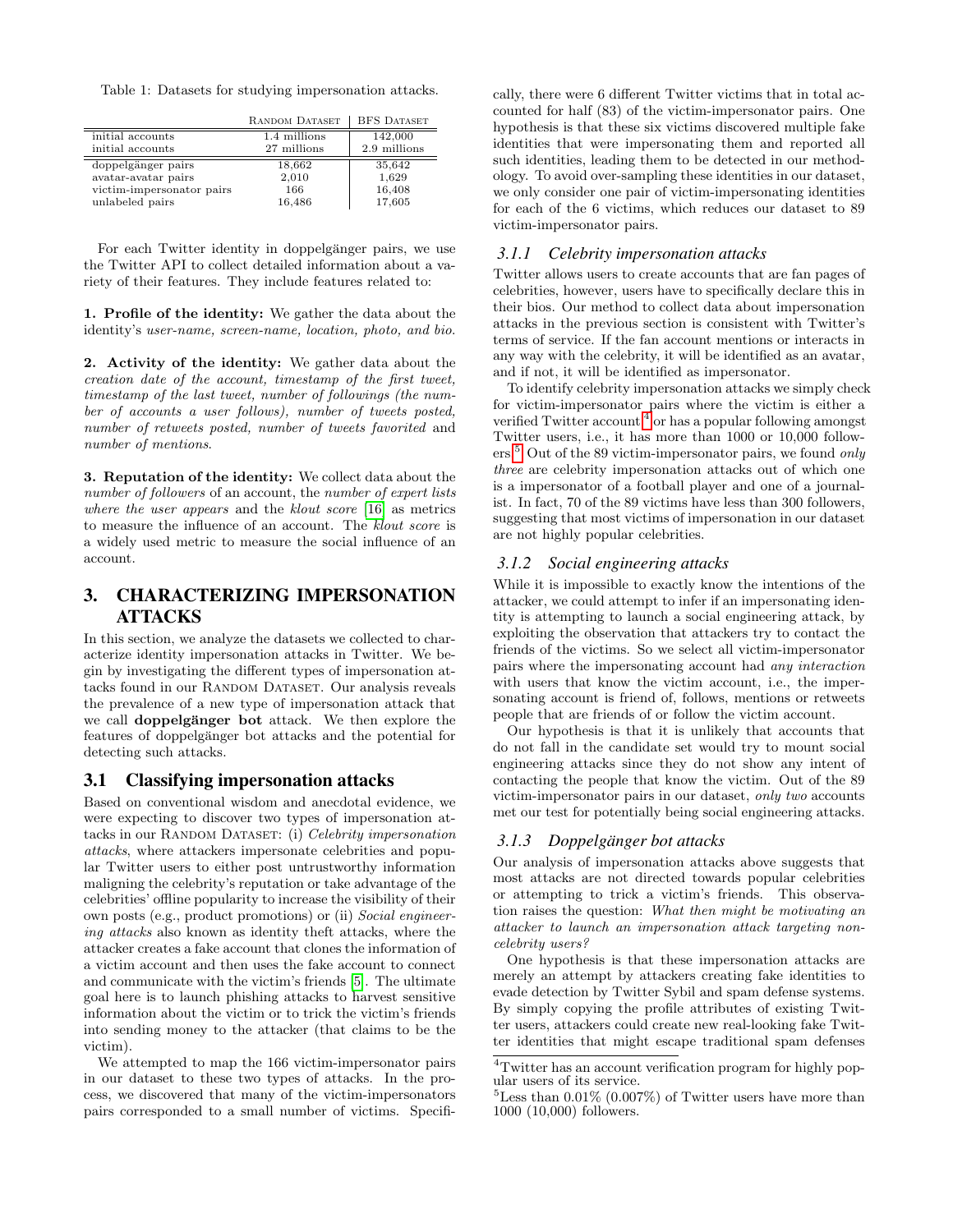that analyze features of individual identities. Such identities could be used profitably to promote other Twitter users and content in the system (selling fake followers and fake content promotions is a growing business in Twitter). We refer to such attacks as doppelgänger bot attacks.

To check our hypothesis that many impersonating accounts are involved in follower fraud we analyzed whom they are following. Since the number of doppelgänger bots in our RANDOM DATASET is limited to less than a hundred, we investigated the doppelgänger bots in the BFS DATASET, where we have identified tens of thousands of victim-impersonator pairs using a BFS crawl of the Twitter network starting with four seed doppelgänger bot accounts (see Table [1\)](#page-4-0). We found that the impersonating accounts in the BFS DATASET follow a set of 3,030,748 distinct users. Out of the users followed, 473 are followed by more than 10% of all the impersonating accounts. We checked if the 473 most followed accounts are suspected of having bought fake followers in the past using a publicly deployed follower fraud detection service [\[34\]](#page-12-2). Among those users for which the service could do a check, 40% were reported to have at least  $10\%$  fake followers.<sup>[6](#page-5-0)</sup> The fact that a large fraction of impersonating accounts follow the same small set of users and that the users they follow are suspected of having bought fake followers strongly points to the possibility of impersonating accounts being involved in follower fraud.

## 3.2 Analyzing doppelgänger bot attacks

In this section, our goal is to better understand doppelgänger bot attacks with the ultimate goal of detecting doppelgänger bots. To this end, we focus on understanding the characteristics (i.e., various reputation metrics and activities) of doppelgänger bots and their victims. Our investigation reveals important differences between the characteristics of victim accounts and doppelgänger bots, which we leverage in a later section to detect doppelgänger bots. The doppelgänger bot attacks analyzed in this section are from the BFS DATASET.

#### *3.2.1 Characterizing victim accounts*

To understand who the doppelgänger bot attacks are targeting we proceed by asking several questions related to the reputation and activity of victim accounts. We focus our analysis on the differences in the statistical distributions of properties of victim accounts and randomly chosen Twitter users.

#### *Reputation of victim accounts.*

How popular are the victim accounts? Figure [2a](#page-5-1) shows the CDF of the number of followers of victim accounts. The median number of followers is only 73, which shows that most doppelgänger bots do not target famous people but ordinary users.

How influential are the victim accounts? Figures [2b](#page-5-2) and [2c](#page-5-3) show the CDF of klout scores and the number of expert lists where a victim account appears in, respec-

<span id="page-5-0"></span> ${}^{6}$ For a point of comparison, we also checked whom the avatar accounts from avatar-avatar pairs in the BFS DATASET follow. There are only four accounts followed by 10% of the avatar accounts and they correspond to Justin Bieber, Taylor Swift, Katy Perry and Youtube, all of which are wellknown celebrity / corporate accounts followed widely on Twitter.

<span id="page-5-11"></span><span id="page-5-5"></span><span id="page-5-4"></span><span id="page-5-3"></span><span id="page-5-2"></span><span id="page-5-1"></span>

<span id="page-5-10"></span><span id="page-5-9"></span><span id="page-5-8"></span><span id="page-5-7"></span><span id="page-5-6"></span>Figure 2: CDFs of different features for characterizing the reputation and activity of impersonating and victim accounts as well as Twitter accounts picked at random.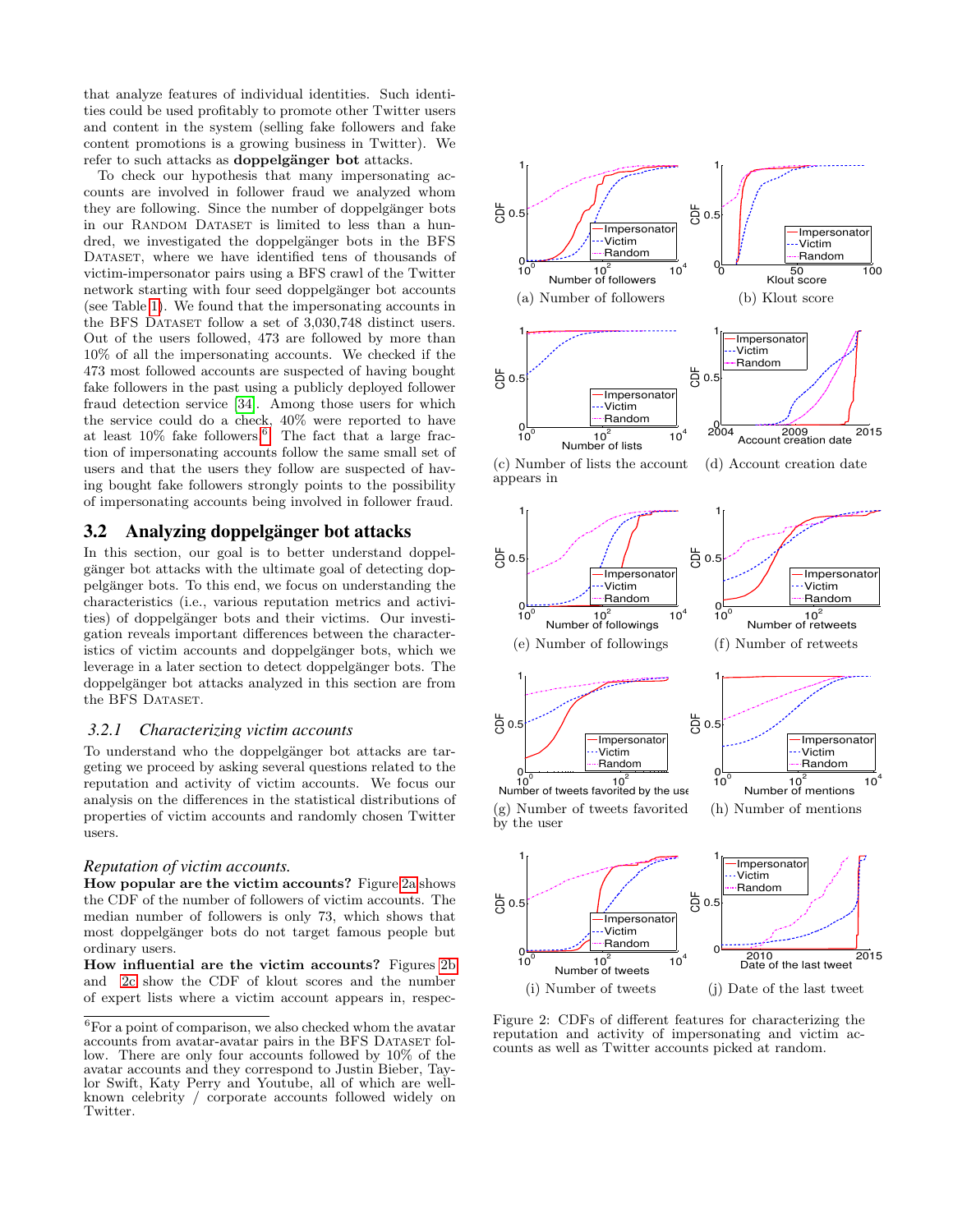tively. 40% of victim accounts appear in at least one list and 30% of victim accounts have klout scores higher than 25 (For comparison purposes, researchers like Dina Papagiannaki – @dpapagia – and Jon Crowcroft – @tforcworc – have klout scores of 26 and 45 respectively, while Barack Obama –@barackobama–has a klout score of 99). The figures also show that the influence scores of victims are noticeably higher than those of random Twitter users, which indicates that many victim accounts, while not exactly celebrities, correspond to professional users with good reputation in Twitter.

How old are the victim accounts? Figure [2d](#page-5-4) shows that victims have generally older accounts than random Twitter users. The median creation date for victim accounts is October 2010 while the median creation date for random Twitter users is May 2012. Attackers target users that have been for a long time in the system.

#### *Activity of victim accounts.*

How active are the victim accounts? Figures [2e](#page-5-5) through [2j](#page-5-6) show the CDFs of various activity metrics for victims. They show that victims are considerably more active than random Twitter users. For instance, Figure [2i](#page-5-7) shows the CDF of the number of tweets per victim account. The median number of tweets is 181. In contrast, the median number of tweets for random users is 0, while the median number of tweets for random users that have at least one post is 20. Similarly, Figure [2j](#page-5-6) shows that 75% of victim accounts posted at least one tweet in 2013, while only 20% of random Twitter users posted at least one tweet in 2013. So the victims tend to be fairly active Twitter users that have been active recently too.

In summary, the victims of doppelgänger bot attacks are active users with a level of reputation and influence that is significantly higher than a random Twitter user (though they are not necessarily celebrities). Our finding shows that attackers target, inadvertently or not, users who put a significant amount of effort into building an online image with a good reputation.

#### *3.2.2 Characterizing doppelgänger bot accounts*

To understand how doppelgänger bot impersonating accounts behave we analyze their reputation and activity.

#### *Reputation of doppelgänger bot accounts.*

Figures [2a](#page-5-1) through [2d](#page-5-4) compares the CDFs of different reputation metrics for doppelgänger bots, their victims, and random Twitter accounts. The plots show that: (1) the number of followers and klout score of impersonating accounts is lower than the number of followers and klout score of victim accounts but higher than the ones of random accounts (Figures [2a](#page-5-1) and [2b\)](#page-5-2); (2) impersonating accounts do not appear in any *lists* of other accounts (Figure [2c\)](#page-5-3); and (3) most impersonating accounts were created recently, during 2013 (Figure [2d\)](#page-5-4). At a high level, the reputation of doppelgänger bots is clearly lower than the reputation of victim accounts, however, it is higher than the reputation of random Twitter users. In the next section, we will show that these differences have important implications for the detectability of doppelgänger bots. Thus, impersonating accounts do not have suspicious markers of reputation.

## *Activity of doppelgänger bot accounts.*

We refer again to Figures [2e](#page-5-5) through [2j.](#page-5-6) The plots show that: (1) the number of followings, retweets and favorites of impersonating accounts is higher than victim and random accounts (Figures [2e,](#page-5-5) [2f,](#page-5-8) and [2g\)](#page-5-9). This finding is consistent with our hypothesis that these accounts are involved in illegal promotion of content and users; (2) However, the number of times doppelgänger bots *mention* other users is unusually low, which is consistent with the intuition that doppelgänger bots would not not wish to draw attention to themselves and their activities (Figure [2h\)](#page-5-10); and (3) impersonating accounts do not show excessive markers of activity: the median number of users an impersonating account follows is 372, which is not very high compared with the median number a victim account follows which is 111 and impersonating accounts do not tweet excessively (Figure [2i\)](#page-5-7), but are very active, i.e. their last tweet is in the month we crawled them (Figure [2j\)](#page-5-6). These markers of activity not only support our hypothesis that doppelgänger bots might be involved in illegal promotion of content, but they also suggest that attackers may be trying to emulate normal user behavior and avoid being detected with abnormal (excessive) tweeting or following behavior.

## <span id="page-6-1"></span>3.3 Detecting doppelgänger bot attacks

Even if doppelgänger bots do not seem to intentionally want to harm their victims, they can still harm unintentionally the online image of their victims. For example, in our dataset a doppelgänger bot of a tech company tweeted "I think I was a stripper in a past life", which is clearly not the image the tech company wants to promote. Even worse, Twitter took in average 28[7](#page-6-0) days to suspend these accounts.<sup>7</sup> Thus, the online image of victims was potentially harmed for several months.

The natural question that follows is *why do these accounts* go undetected for such long periods of time? In this section, we analyze the challenges in detecting doppelgänger bots; in particular our analysis shows that traditional sybil detection schemes are not able to accurately detect them. The low accuracy can be potentially explained by the fact that doppelgänger bots operate under the radar and the accounts do not have any characteristics that makes them look suspicious in absolute. We show that the key to detect doppelgänger bots is to study their characteristics *relative* to their corresponding victim accounts.

## *Using traditional sybil-detection schemes: reasoning about the absolute trustworthiness of accounts.*

Doppelgänger bots are a special type of sybil accounts, thus we investigate whether we can detect them using existing methods to detect sybil accounts. At a high level, many traditional sybil-detection schemes exploit ground truth about good and bad users to create patterns of good and bad behavior. The schemes then decide whether an account is sybil or not by comparing its behavior to these patterns [\[3,](#page-11-14) [40,](#page-12-3) [29\]](#page-11-15). We emulate such behavioral methods by training a SVM classifier with examples of doppelgänger bots (bad behavior) and random Twitter accounts (good behavior) using the methodology in [\[3\]](#page-11-14).

<span id="page-6-0"></span> ${\rm ^7We}$  know with an approximation of one week when Twitter suspended the impersonating accounts and we know from the Twitter API when the account was created.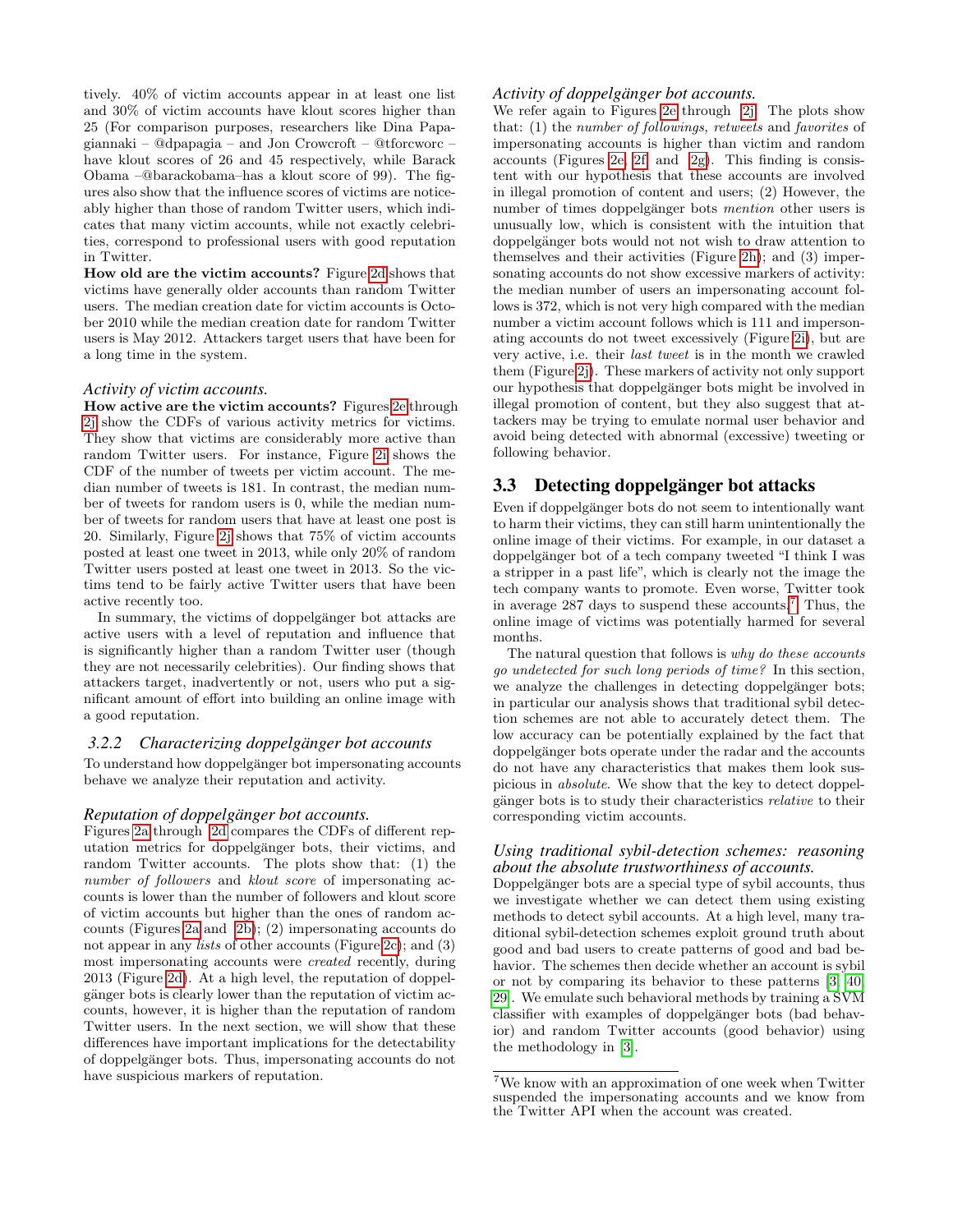We consider all doppelgänger bots from the BFS DATASET as positive examples (16,408 accounts), and we pick 16,000 random Twitter accounts as negative examples. We use 70% of examples for training and 30% for testing and we train the classifier with all features that characterize the reputation and the activity of a single account we presented in §[2.4.](#page-3-0)

Because doppelgänger bots are only a small fraction of all accounts in Twitter, our classification problem has a high class imbalance (i.e., there are many more negative examples than positive examples). Such scenarios require classifiers that can operate at a very low false positive rate. The smallest false positive rate our SVM classifier achieves is 0.1% for a 34% true positive rate (the true positive rate drops to zero for lower false positive rates). A 0.1% false positive rate is, however, very high in our scenario. For example, if we take the 1.4 million random accounts (in the RANDOM DATASET), a classifier with 34% true positive rate for a 0.1% false positive rate will detect 40 actual doppelgänger bots  $(34\% \times 122)$  while mislabeling 1,400 legitimate accounts as doppelgänger bots. This accuracy is clearly unsatisfying.

A plausible reason why these schemes are not optimal is precisely because attackers intentionally create real-looking accounts and emulate the behavior of legitimate users so that they are harder to detect by current sybil account detection systems.

#### *Distinguish doppelgänger bots from victim accounts: reasoning about the relative trustworthiness of accounts.*

The previous section showed that, given a set of accounts, it is hard to detect which ones are doppelgänger bots. Here we try to approach the problem from a different perspective and we ask a different question: given a victim-impersonator pair can we pinpoint the impersonating account? Our intuition is that, if it is too hard to reason about the trustworthiness of an account in absolute, it might be easier to reason about its trustworthiness relative to another account.

To answer the question we refer back to Figure [2](#page-5-11) that presents the CDFs for different features of impersonating, victim and random accounts. We can see that the characteristics of victim accounts in aggregate are very different from the characteristics of impersonating accounts. More precisely, victim accounts have a much higher reputation (number of followers, number of lists and klout scores) than impersonating accounts and they have a much older account creation date. In fact, in all the victim-impersonator pairs in the BFS DATASET and RANDOM DATASET, none of the impersonating accounts have the creation date after the creation date of their victim accounts and 85% of the victim accounts have a klout score higher than the one of the impersonating accounts. Thus, to detect the impersonating account in a victim-impersonator pair with no miss-detections, we can simply take the account that has the more recent creation date. This reasoning opens up solutions to detect doppelgänger bots, however, it does not solve the whole problem because we still have to detect whether a pair of accounts is a avatar-avatar pair or victim-impersonator pair. This is the focus of section §[4.](#page-7-0)

#### *How well humans can detect doppelgänger bots.*

In this section, we investigate how well humans are able to detect doppelgänger bots. We focus on two questions:  $(1)$ 

If humans stumble upon a doppelgänger bot, are they able to detect that the account is fake? (i.e., the question of assessing the absolute trustworthiness of accounts) – this scenario is specific to a recruiter that knows the name of the person and searches for his accounts in different social networks to learn more about him and stumbles upon the doppelgänger bot; and  $(2)$  If humans have access to both the impersonating and the victim account, are they able to detect the impersonating account better? (i.e., the question of assessing the relative trustworthiness of accounts). The first question will show the severity of the doppelgänger bot attacks problem by analyzing whether humans are tricked into believing the doppelgänger bots represent the real person. The second question will show whether humans are also better at detecting impersonating accounts when they have a point of reference.

We build two AMT experiments to answer these questions. For the first AMT experiment, we select 50 doppelgänger bot accounts and 50 avatar accounts from the victimimpersonator pairs and avatar-avatar pairs. In each assignment, we give AMT workers a link to a Twitter account and we ask them to choose between three options: 'the account looks legitimate', 'the account looks fake' and 'cannot say'. We mix doppelgänger bot accounts and avatar accounts in the experiments to force users to examine each case afresh. In all experiments we ask the opinion of three AMT workers and we report the results for majority agreement. In this experiment, AMT workers are able to only detect 18% of the doppelgänger bots as being fake  $(9 \text{ out of } 50)$ . Thus, most AMT workers get tricked by doppelgänger bots.

In the second experiment we show AMT workers two accounts that portray the same person. We picked the same 50 impersonating accounts (and their corresponding victims) and the same 50 avatar accounts (and their correspond-ing avatar doppelgänger) as in the previous experiment.<sup>[8](#page-7-1)</sup> In each assignment, we give AMT workers two links corresponding to the two Twitter accounts and we ask them to choose between five options: 'both accounts are legitimate', 'both accounts are fake', 'account 1 impersonates account 2', 'account 2 impersonates account 1', and 'cannot say'. In the second experiment, AMT workers were able to correctly detect 36% doppelgänger bots as fake. The experiment shows that there is a 100% improvement in their detection rate when they have a point of reference.

The results in this section have implications on both how to design automatic techniques to detect doppelgänger bots as well as how to design systems that better protect users from being deceived online by impersonation attacks.

# <span id="page-7-0"></span>4. DETECTING IMPERSONATION ATTACKS

The previous section showed that given a victim-impersonator pair of accounts, we can fairly accurately detect the impersonating account by comparing their account creation times and reputations. In this section, we investigate the extent to which we can detect whether a pair of accounts that portrays the same person (a doppelgänger pair) is a victimimpersonator pair or an avatar-avatar pair. We start by analyzing features that can signal the existence of an impersonation attack and we then propose a method to automatically detect such attacks.

<span id="page-7-1"></span><sup>8</sup>The AMT workers were different in the two experiments.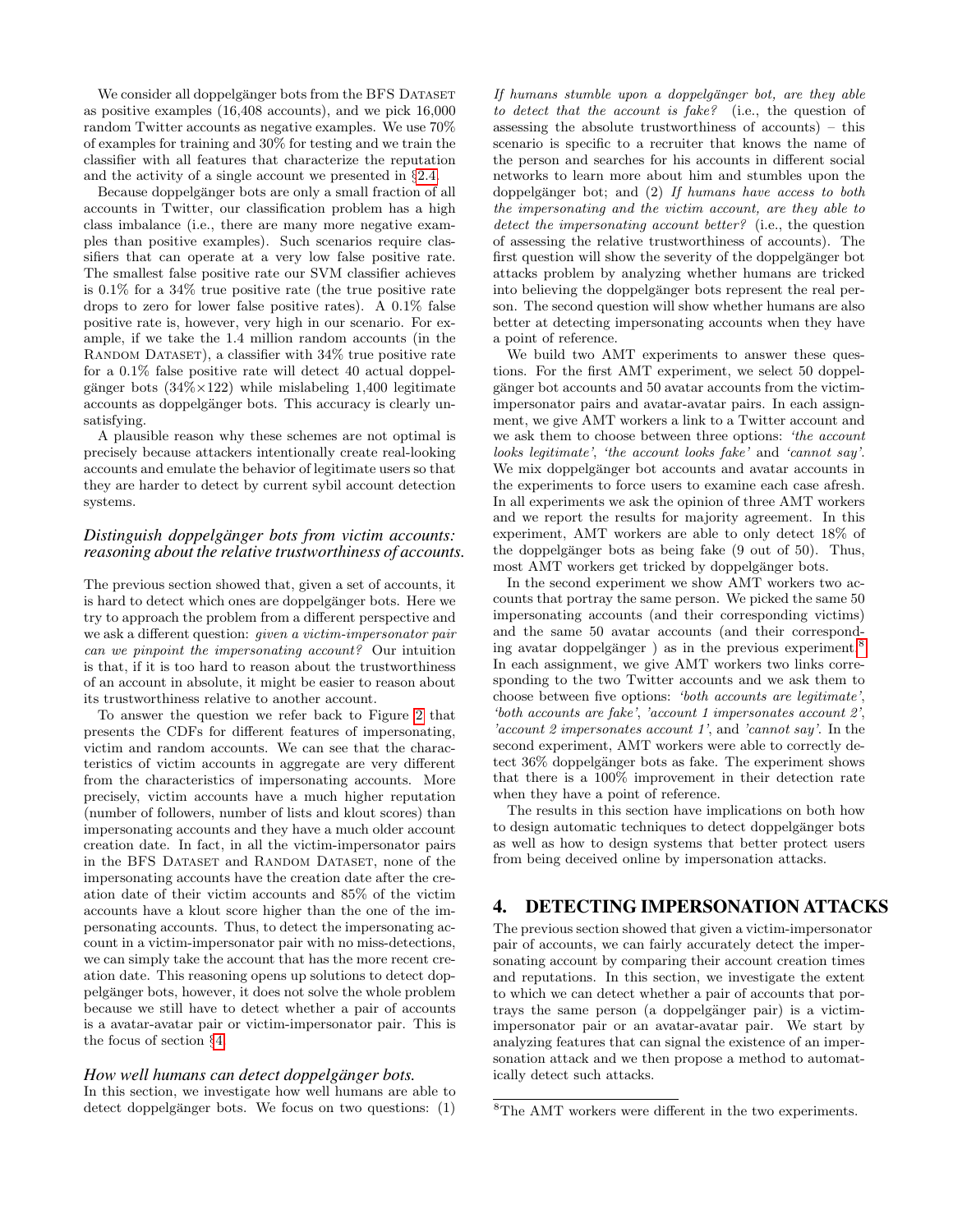<span id="page-8-0"></span>

Figure 3: CDFs of the similarity between accounts in victimimpersonator pairs and avatar-avatar pairs.

Twitter suspension signals and direct account interactions are very good signals to create a dataset to study impersonation attacks, however, there are still many doppelgänger pairs that are not yet labeled (e.g., there are 16,486 unlabeled pairs in the RANDOM DATASET). Thus, a secondary goal of this section is to investigate whether we can detect additional victim-impersonator pairs and avatar-avatar pairs in the doppelgänger pairs in our dataset.

#### <span id="page-8-2"></span>4.1 Features to detect impersonation attacks

To detect impersonation attacks we consider features that characterize pairs of accounts and that can potentially differentiate victim-impersonator pairs from avatar-avatar pairs. We consider all victim-impersonator pairs and avatar-avatar pairs from the RANDOM DATASET and BFS DATASET combined (we call the combined dataset the COMBINED DATASET) to analyze how well the features distinguish between the two kinds of pairs of accounts.

#### *Profile similarity between accounts.*

We first analyze the similarity between profile attributes such as user-names, screen-names, locations, profile photos and bios (refer to the Appendix for details on how we compute the similarity scores for different attributes). Even if these features were used to collect the dataset of doppelgänger pairs we can still use them to distinguish between

<span id="page-8-1"></span>

(c) Number of common mentioned users (d) Number of common retweeted users

Figure 4: CDFs of the social neighborhood overlap between accounts in victim-impersonator pairs and avataravatar pairs.

avatar-avatar pairs and victim-impersonator pairs. In addition, we measure the similarity between the interests of two accounts. We use the algorithm proposed by Bhattacharya et al. [\[4\]](#page-11-16) to infer the interests of a user.

Figure [3](#page-8-0) compares the CDFs of the pairwise profile similarity between accounts in avatar-avatar pairs and victimimpersonator pairs. For user-names, screen-names, photo and interests similarity, a value of zero means no similarity while one means perfect similarity. For the location, the similarity is the distance in kilometers between the two locations, thus a value of zero means the locations are the same. For bio, the similarity is the number of common words between two profiles, the higher the similarity the more consistent the bios are.

We observe that the similarity between user-names, screennames, profile photos and bios is higher for victim-impersonator pairs than avatar-avatar pairs. Thus, users that maintain multiple avatar accounts do not spend the effort to make their accounts look similar, while impersonators do. On the other hand, the similarity between the interests of avataravatar pairs is higher than the victim-impersonator pairs. We did not expect such high similarity between avatar-avatar pairs because we believed that people maintain distinct accounts to promote different sides of their persona.

#### *Social neighborhood overlap.*

We call the set of users an account interacts with in a social network the social neighborhood of the account. On Twitter, the social neighborhood of an account a consists of the followings and followers of  $a$  as well as the users mentioned by a and the users retweeted by a. An overlap in the social neighborhood suggests that two accounts are positioned in the same part of the social network graph. This can be in-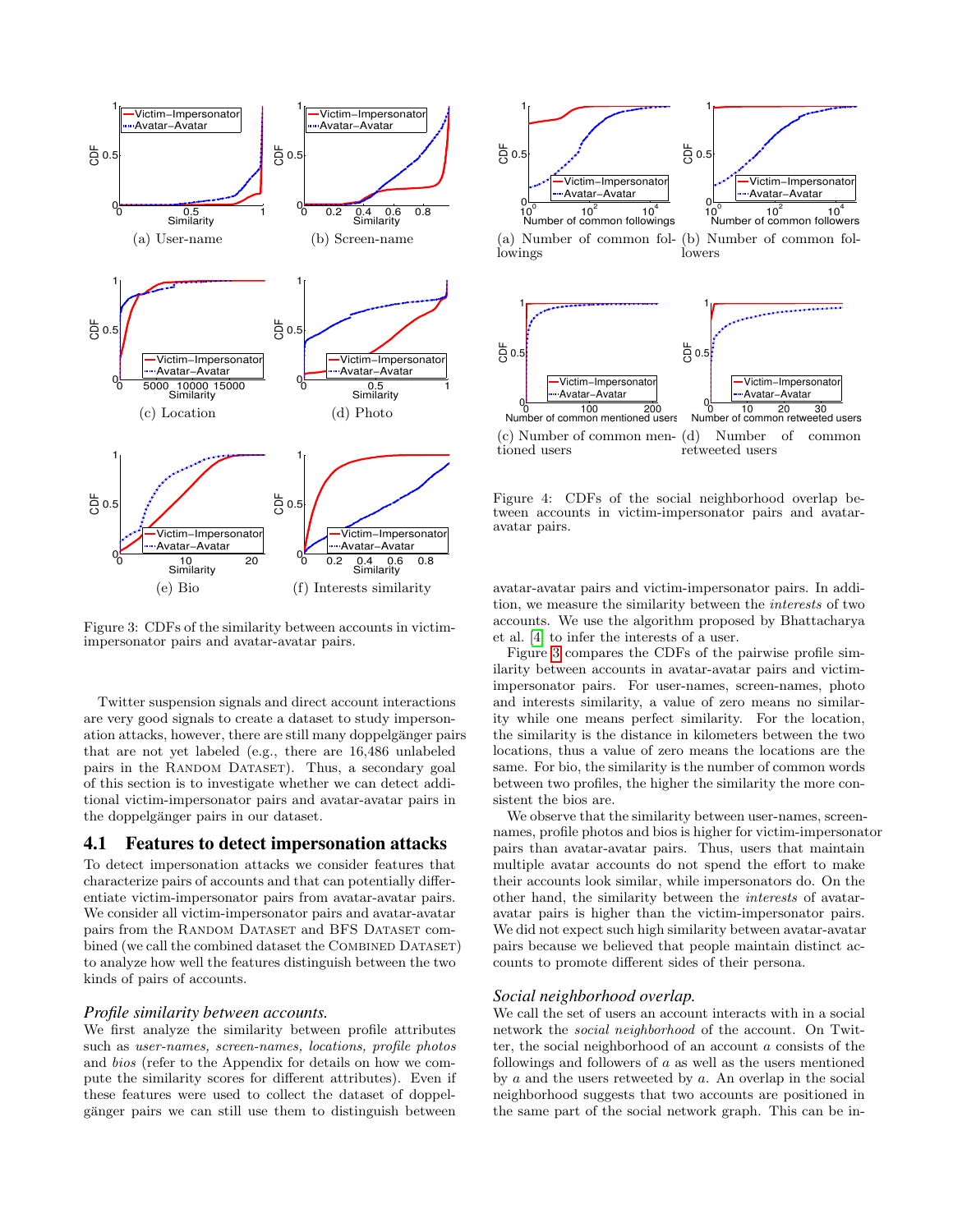<span id="page-9-2"></span><span id="page-9-1"></span>

(a) Time difference between (b) Time difference between creation dates the last tweet

Figure 5: CDFs of the time difference in days between accounts in victim-impersonator pairs and avatar-avatar pairs.

dicative of two things: (1) the two accounts correspond to avatars managed by the same user; or (2) potential evidence of social engineering attacks. We use four features to measure the social neighborhood overlap: the number of common followings, the number of common followers, the number of overlapping users mentioned and the number of overlapping users retweeted by both accounts, which we present in Figure [4.](#page-8-1)

There is a striking difference between avatar-avatar pairs and victim-impersonator pairs: while victim-impersonator pairs almost never have a social neighborhood overlap, avatar accounts are very likely to have an overlap. Social neighborhood overlap is also indicative of social engineering attacks but there are not many such attacks in our dataset to be visible in the plots.

#### *Time overlap between accounts.*

We add features related to the time overlap between two accounts: time difference between the creation dates, time difference between the last tweets, time difference between the first tweets and whether one account stopped being active after the creation of the second account (we call this feature outdated account). Figure [5](#page-9-1) compares the difference between creation dates and the date of the last tweet. Figure [5a](#page-9-2) shows that there is a big difference between account creation times for victim-impersonator pairs while for avatar-avatar pairs the difference is smaller.

## *Differences between accounts.*

Finally, we consider a set of features that represent the difference between different numeric features that characterize individual accounts: klout score difference, number of followers difference, number of friends difference, number of tweets difference, number of retweets difference, number of favorited tweets difference, number of public list difference. Our intuition was that the difference between numeric features of accounts in avatar-avatar pairs will be smaller than for victim-impersonator pairs, e.g., a small klout score difference between two accounts could be indicative of avatars of the same person while a large klout score difference could be indicative of an impersonation attack. To our surprise, the difference is generally slightly smaller for victim-impersonator pairs.

Overall, the best features to distinguish between victimimpersonator pairs and avatar-avatar pairs are the interest similarity, the social neighborhood overlap as well as the difference between the creation dates of the two accounts.

# <span id="page-9-0"></span>4.2 Automated detection method

To build an automated method to detect impersonation attacks we build a SVM classifier, with linear kernel, that distinguishes victim-impersonator pairs from avatar-avatar pairs. We use, from the COMBINED DATASET, the victimimpersonator pairs as positive examples, and avatar-avatar pairs as negative examples to train the classifier. We use all the features presented in §[4.1](#page-8-2) as well as all the features that characterize individual accounts presented in §[2.4](#page-3-0) for the training. Since the features are from different categories and scales (e.g., time in days and distances in kilometers), we normalize all features values to the interval [-1,1].

We use 10-fold cross validation over the COMBINED DATASET to train and test the classifier. The SVM classifier, for each pair of accounts, outputs a probability of the pair to be a victim-impersonator pair. To perform the detection of victim-impersonator pairs and avatar-avatar pairs, we then proceed as follows. If the probability is higher than a certain threshold th1 we conclude that the pair is a victimimpersonator pair and if the probability is lower than a certain threshold  $th2$  (different than  $th1$ ) the pair is a avataravatar pair. Note that if  $th1 > th2$ , some pairs may remain unlabeled. This is done on purpose here because it is preferable in our problem to leave a pair unlabeled rather than wrongly label it (i.e., label avatar-avatar pairs as victimimpersonator pairs or vice versa). We therefore select thresholds  $th1$  and  $th2$  such that there are very few false positives (i.e., few victim-impersonator pairs mislabeled as avataravatar pairs or vice versa). The resulting classifier is able to achieve a 90% true positive rate for a 1% false positive rate to detect victim-impersonator pairs and a 81% true positive rate for a 1% false positive rate to detect avatar-avatar pairs.[9](#page-9-3) Thus, we can detect a significant fraction of victimimpersonator pairs using only features that compare the reputation and activity of accounts in a doppelgänger pair. Therefore, it is possible to detect impersonation attacks automatically rather than wait for victims to report them or wait for the accounts to do something clearly malicious in order to be suspended by Twitter.

Potential limitations: Our detection method above, while quite effective today at detecting whether a doppelgänger pair is the result of an impersonation attack, is not necessarily robust against adaptive attackers that might change their strategy to avoid detection in the future. Similar to spam detection, system operators to constantly retrain the detectors (classifiers) to account for new attacker strategies. Also note that the accuracy percentages above only refer to the accuracy of detecting whether a doppelgänger pair is a victim-impersonator pair and does not include the accuracy of detecting a doppelgänger pair or the accuracy of detecting the doppelgänger bot account within a victim-impersonator pair of accounts.

## 4.3 Classifying unlabeled doppelgänger pairs

We apply the classifier over the 17,605 unlabeled pairs from the BFS DATASET and the 16,486 unlabeled pairs from the RANDOM DATASET. With a threshold corresponding to  $1\%$ false positive rate (for both detecting victim-impersonator pairs and avatar-avatar pairs) the classifier is able to identify 4,390 avatar-avatar pairs and 1,863 victim-impersonator

<span id="page-9-3"></span> $9$ Since there is little to no class imbalance in this classification problem, contrary to §[3.3,](#page-6-1) a 1% false positive rate is low enough.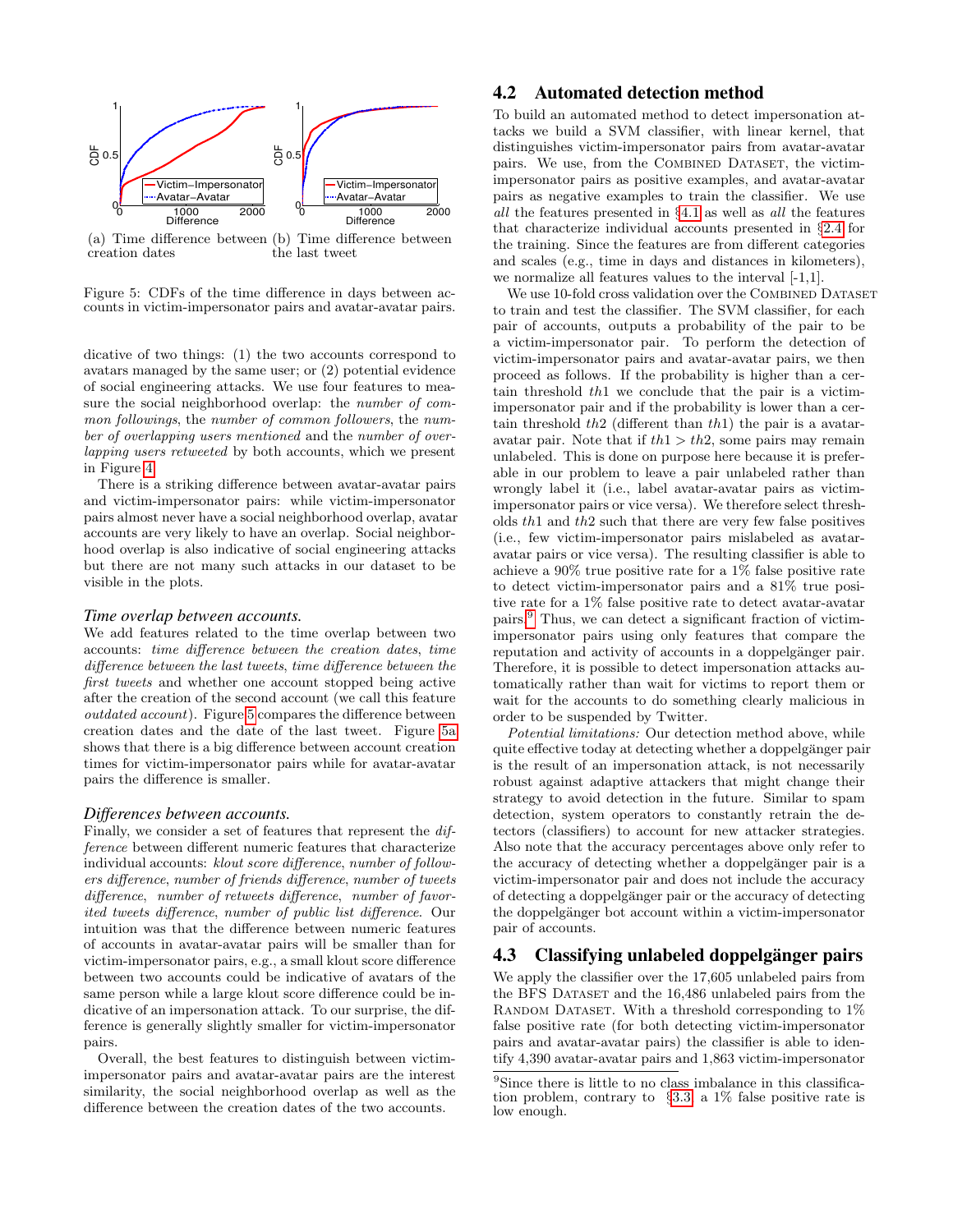<span id="page-10-0"></span>Table 2: Unlabeled doppelgänger pairs in our dataset that we can labeled using the classifier.

|                           | <b>BFS DATASET</b><br>$(17,605 \text{ unlabeled})$ | RANDOM DATASET<br>$(16,486 \text{ unlabeled})$ |
|---------------------------|----------------------------------------------------|------------------------------------------------|
| victim-impersonator pairs | 9.031                                              | 1,863                                          |
| avatar-avatar pairs       | 4.964                                              | 4.390                                          |

pairs in the RANDOM DATASET (see Table [2\)](#page-10-0). Thus, the classifier can identify a large additional number of avatar-avatar pairs and victim-impersonator pairs that were not caught in the initial dataset. For example, on top of the 166 examples of victim-impersonator pairs we initially labeled, the classifier labels 1,863 additional victim-impersonator pairs.

We re-crawled all doppelgänger pairs (from both datasets) in May 2015 (the initial crawl ended in Dec 2014), and 5,857 out of the 10,894 victim-impersonator pairs detected by our classifier were suspended by Twitter. This result shows the effectiveness of our method at detecting victim-impersonator pairs sooner than Twitter.

## 5. RELATED WORK

The closest to our work are a few studies on social engineering attacks which we will review in more detail. Also related are studies of matching accounts across social networks and sybil account detection techniques that we review at a more higher level.

#### *Social engineering attacks.*

We focus in this paper on a broader set of attacks that impersonate people, of which, social engineering attack are a subclass. Bilge et al. [\[5\]](#page-11-13) demonstrated the feasibility of automatically creating cloned profiles in social networks, however, they did not propose techniques to detect the attacks. The closest to our work are three studies [\[17,](#page-11-17) [13,](#page-11-18) [15\]](#page-11-19) that made some initial investigations toward detecting profile cloning. The studies hinted at the fact that cloned profiles can be identified by searching for profiles with similar visual features, but they either stopped at returning a ranked list of accounts that are similar with the victim account [\[17,](#page-11-17) [13\]](#page-11-18), or to just test their technique on simulated datasets [\[15\]](#page-11-19). In contrast, we actually detect accounts that portray the same person in real-world social networks with high accuracy and we also detect whether they are involved in an impersonation attack or they are legitimate. Furthermore, we propose a technique to gather data about impersonation attacks in real-world social networks and we do the first, to our knowledge, characterization of impersonation attacks in Twitter. On the protection part, He et al. [\[11\]](#page-11-20) proposed ways to protect against friend requests coming from cloned profiles by using adjacent mediums such as instant chats to verify if the request comes from the real person. To protect users we showed that humans are much better at detecting impersonating accounts when they can also see the victim account. Thus a system that protect users from friend requests coming from cloned profiles could simply just show the user all the accounts that portray the same person with the account that is requesting the friendship.

## *Account matching.*

There are a number of works that propose methods to match the accounts a user has on multiple social networks that are related to our techniques to detect doppelgänger pairs. Note, however, the subtle difference, our goal is to find accounts that people think they portray the same person which is slightly different than detecting accounts that belong to the same user. To detect doppelgänger pairs we firstly have to only rely on visual features of accounts and then understand when humans get confused.

While there are several studies that exploited visual features similar to the features we use in this paper to match accounts (refer to [\[9\]](#page-11-21) for an overview), none of these studies applied their methods to detect impersonation attacks. Most of the studies build classifiers that are able to detect whether two accounts belong or not to the same person. We drew inspiration from these works, however, we could not directly apply these techniques to gather doppelgänger pairs because we could not estimate their accuracy as there is no existing ground truth of accounts that portray the same person in the same social network.

#### *Sybil account detection.*

One of the most widely used approach today to detect fake accounts is to build behavioral profiles for trusted and untrusted users [\[3,](#page-11-14) [40,](#page-12-3) [29\]](#page-11-15). The behavioral profile can include, for example, the act of sending messages to other identities, following identities, or rating a particular piece of content. We showed that behavioral profiles are not optimal for detecting impersonating accounts and that we have to exploit features that characterize pairs of identities to identify impersonating accounts.

To assess the trustworthiness of identities, another type of information typically available on social networks is trust relationship between identities (e.g., friendship relationship between identities). Researchers have proposed a variety of schemes such as SybilGuard [\[39\]](#page-12-4) and SybilRank [\[6\]](#page-11-22) that analyze trust networks between identities to assess the trustworthiness of identities and thus identify Sybil attackers [\[39,](#page-12-4) [36,](#page-12-5) [35\]](#page-12-6). The key assumption is that an attacker cannot establish an arbitrary number of trust edges with honest or good users in the network. This assumption might break when we have to deal with impersonating accounts as for them it is much easier to link to good users, but it would be interesting to see whether these techniques are able to detect doppelgänger bots.

A third approach to identify suspicious identities is to crowdsource this task to experts who are familiar with identifying suspicious profiles or actions. Social networking services typically have a tiered approach where suspicious profiles reported by end users are further verified by a group of experts before taking a decision to suspend the account or show Captchas to those suspicious users [\[6\]](#page-11-22). In fact, researchers recently explored the possibility of using online crowdsourcing services such as Amazon Mechanical Turk (AMT) to crowdsource the task of detecting sybil identities in a social network [\[37\]](#page-12-7). Our AMT experiments showed, however, that such techniques are not optimal for detecting impersonating accounts because AMT workers get tricked easily to believe that impersonating accounts are legitimate.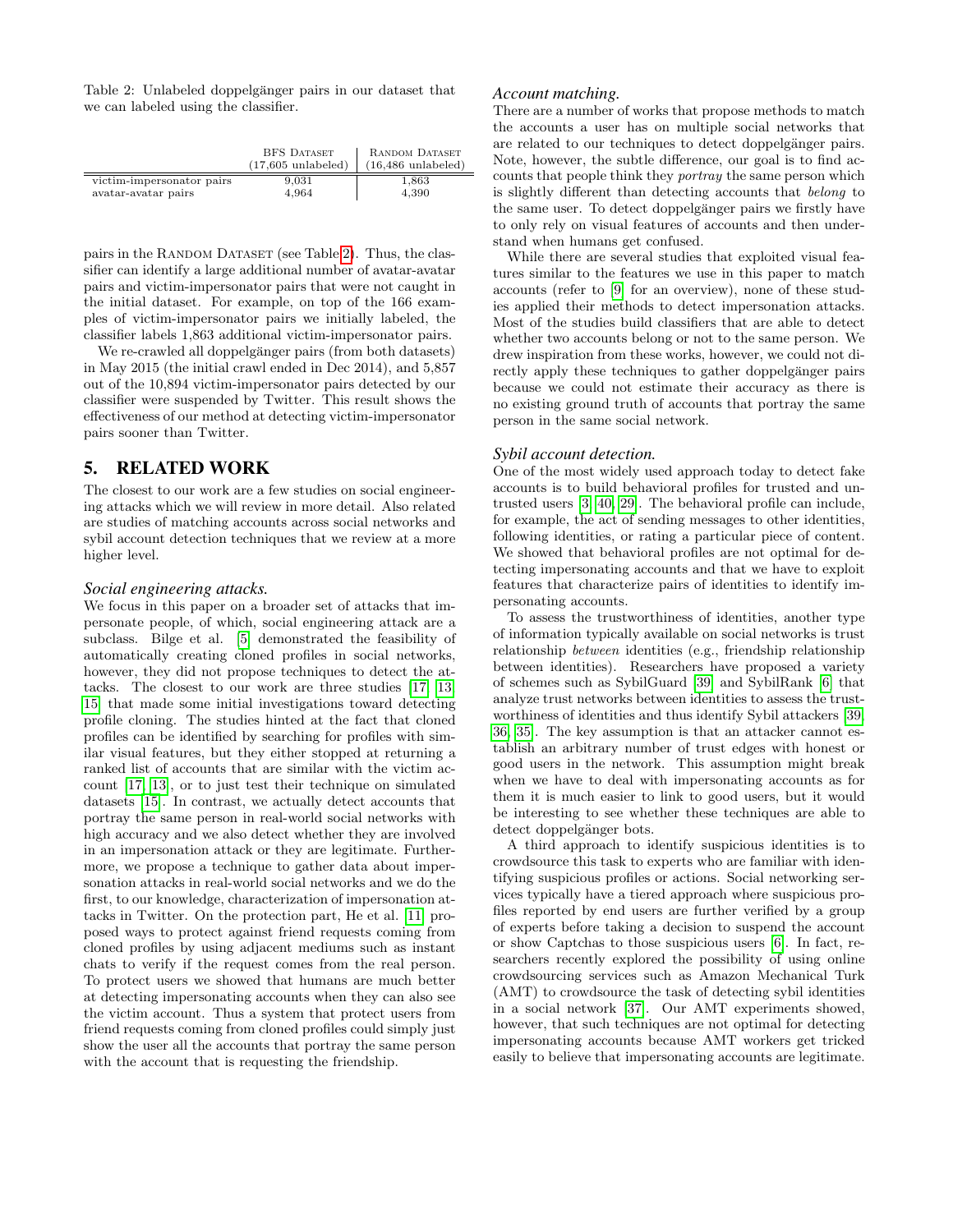# 6. CONCLUSION

We conducted the first study to characterize and detect identity impersonation attacks in Twitter. The key enabler of this study is our method to gather data of impersonation attacks. Our method is general and can be used to gather data in other social networks such as Facebook and LinkedIn.

Besides celebrity impersonators and social engineering attacks, we discovered a new type of impersonation attacks where attackers copy the profiles of legitimate users to create real-looking fake accounts that are used to illegally promote content on Twitter. Our analysis revealed that attackers target a wide range of users and anyone that has a Twitter account can be victim of such attacks.

Finally, we proposed an automated technique to detect impersonation attacks, that is able to detect 1,863 more impersonation attacks in our dataset (up from 166).

Our findings reveal a new type of privacy threat against the online image of users. Many surveys [\[12,](#page-11-23) [38\]](#page-12-8) state that U.S. firms do background checks for job applicants that involve mining data from their online profiles. In this scenario, the doppelgänger bot attacks can potentially have a significant negative impact on the online image of users if the employer stumbles by mistake across the impersonating account.

# 7. REFERENCES

- <span id="page-11-28"></span>[1] Bing Maps API. [http:](http://www.microsoft.com/maps/developers/web.aspx) [//www.microsoft.com/maps/developers/web.aspx.](http://www.microsoft.com/maps/developers/web.aspx)
- <span id="page-11-30"></span>[2] Get better results with less effort with Mechanical Turk Masters – The Mechanical Turk blog. [http://bit.ly/112GmQI.](http://bit.ly/112GmQI)
- <span id="page-11-14"></span>[3] F. Benevenuto, G. Magno, T. Rodrigues, and V. Almeida. Detecting spammers on Twitter. In CEAS'10.
- <span id="page-11-16"></span>[4] P. Bhattacharya, M. B. Zafar, N. Ganguly, S. Ghosh, and K. P. Gummadi. Inferring user interests in the twitter social network. In RecSys '14.
- <span id="page-11-13"></span>[5] L. Bilge, T. Strufe, D. Balzarotti, and E. Kirda. All your contacts are belong to us: Automated identity theft attacks on social networks. In WWW'09.
- <span id="page-11-22"></span>[6] Q. Cao, M. Sirivianos, X. Yang, and T. Pregueiro. Aiding the detection of fake accounts in large scale social online services. In NSDI'12.
- <span id="page-11-24"></span>[7] W. W. Cohen, P. Ravikumar, and S. E. Fienberg. A comparison of string distance metrics for name-matching tasks. In IJCAI'03.
- <span id="page-11-29"></span>[8] S. Corpus, 2015. [http://anoncvs.postgresql.org/](http://anoncvs.postgresql.org/cvsweb.cgi/pgsql/src/backend/snowball/stopwords/) [cvsweb.cgi/pgsql/src/backend/snowball/stopwords/.](http://anoncvs.postgresql.org/cvsweb.cgi/pgsql/src/backend/snowball/stopwords/)
- <span id="page-11-21"></span>[9] O. Goga. Matching User Accounts Across Online Social Networks: Methods and Applications. PhD thesis, Université Pierre et Marie Curie, 2014.
- <span id="page-11-11"></span>[10] O. Goga, P. Loiseau, R. Sommer, R. Teixeira, and K. Gummadi. On the reliability of profile matching across large online social networks. In KDD, 2015.
- <span id="page-11-20"></span>[11] B.-Z. He, C.-M. Chen, Y.-P. Su, and H.-M. Sun. A defence scheme against identity theft attack based on multiple social networks. Expert Syst. Appl., 2014.
- <span id="page-11-23"></span>[12] Internetnews. Microsoft survey: Online 'reputation' counts, 2010. [http://www.internetnews.com/](http://www.internetnews.com/webcontent/article.php/3861241/Microsoft+Survey+Online+Reputation+Counts.htm) [webcontent/article.php/3861241/Microsoft+Survey+](http://www.internetnews.com/webcontent/article.php/3861241/Microsoft+Survey+Online+Reputation+Counts.htm) [Online+Reputation+Counts.htm.](http://www.internetnews.com/webcontent/article.php/3861241/Microsoft+Survey+Online+Reputation+Counts.htm)
- <span id="page-11-18"></span>[13] L. Jin, H. Takabi, and J. B. Joshi. Towards active detection of identity clone attacks on online social networks. In CODASPY '11.
- <span id="page-11-4"></span>[14] A. M. Kakhki, C. Kliman-Silver, and A. Mislove. Iolaus: Securing online content rating systems. In WWW'13.
- <span id="page-11-19"></span>[15] M. Y. Kharaji, F. S. Rizi, and M. Khayyambashi. A new approach for finding cloned profiles in online social networks. International Journal of Network Security, 2014.
- <span id="page-11-12"></span>[16] Klout. Klout, 2014. [http://klout.com/.](http://klout.com/)
- <span id="page-11-17"></span>[17] G. Kontaxis, I. Polakis, S. Ioannidis, and E. Markatos. Detecting social network profile cloning. In PERCOM'11.
- <span id="page-11-27"></span>[18] D. G. Lowe. Distinctive image features from scale-invariant keypoints. Int. J. Comput. Vision, 2004.
- <span id="page-11-5"></span>[19] Mediabistro. Was twitter right to suspend 'christopher walken'?, 2009. [https://www.mediabistro.com/alltwitter/](https://www.mediabistro.com/alltwitter/was-twitter-right-to-suspend-christopher-walken_b5021)

[was-twitter-right-to-suspend-christopher-walken](https://www.mediabistro.com/alltwitter/was-twitter-right-to-suspend-christopher-walken_b5021) [b5021.](https://www.mediabistro.com/alltwitter/was-twitter-right-to-suspend-christopher-walken_b5021)

- <span id="page-11-1"></span>[20] A. Mislove, A. Post, K. P. Gummadi, and P. Druschel. Ostra: Leveraging trust to thwart unwanted communication. In NSDI'08.
- <span id="page-11-3"></span>[21] M. Mondal, B. Viswanath, A. Clement, P. Druschel, K. P. Gummadi, A. Mislove, and A. Post. Defending against large-scale crawls in online social networks. In CoNEXT'12.
- <span id="page-11-8"></span>[22] Nairobiwire. Sonko's facebook impersonator arrested, 2014. [http://nairobiwire.com/2014/07/](http://nairobiwire.com/2014/07/mike-sonko-arrested-swindling-public.html?utm_source=rss&utm_medium=rss&utm_campaign=mike-sonko-arrested-swindling-public ) [mike-sonko-arrested-swindling-public.html?utm](http://nairobiwire.com/2014/07/mike-sonko-arrested-swindling-public.html?utm_source=rss&utm_medium=rss&utm_campaign=mike-sonko-arrested-swindling-public ) source=rss&utm\_[medium=rss&utm](http://nairobiwire.com/2014/07/mike-sonko-arrested-swindling-public.html?utm_source=rss&utm_medium=rss&utm_campaign=mike-sonko-arrested-swindling-public )\_campaign= [mike-sonko-arrested-swindling-public.](http://nairobiwire.com/2014/07/mike-sonko-arrested-swindling-public.html?utm_source=rss&utm_medium=rss&utm_campaign=mike-sonko-arrested-swindling-public )
- <span id="page-11-25"></span>[23] D. Perito, C. Castelluccia, M. Ali Kâafar, and P. Manils. How unique and traceable are usernames? In Proceedings of the 11th Privacy Enhancing Technologies Symposium (PETS), 2011.
- <span id="page-11-26"></span>[24] Phash. [http://www.phash.org.](http://www.phash.org)
- <span id="page-11-2"></span>[25] A. Post, V. Shah, and A. Mislove. Bazaar: Strengthening user reputations in online marketplaces. In NSDI'11.
- <span id="page-11-6"></span>[26] Seattlepi. Racism and twitter impersonation prompt lawsuit for kirkland teen, 2010. http://www.seattlepi.com/local/sound/article/Racismand-Twitter-impersonation-prompt-lawsuit-893555.php.
- <span id="page-11-10"></span>[27] Social Intelligence Corp. [http://www.socialintel.com/.](http://www.socialintel.com/)
- <span id="page-11-9"></span>[28] Spokeo. [http://www.spokeo.com/.](http://www.spokeo.com/)
- <span id="page-11-15"></span>[29] T. Stein, E. Chen, and K. Mangla. Facebook immune system. In SNS'11.
- <span id="page-11-7"></span>[30] Turnto23. Impersonator continuously creating fake facebook profiles of a well known bakersfield pastor. http://www.turnto23.com/news/localnews/impersonator-continuously-creating-fakefacebook-profiles-of-a-bakersfield-pastor.
- <span id="page-11-0"></span>[31] Twitter. Explaining twitter's efforts to shut down spam. [https:](https://blog.twitter.com/2012/shutting-down-spammers) [//blog.twitter.com/2012/shutting-down-spammers,](https://blog.twitter.com/2012/shutting-down-spammers) 2012.